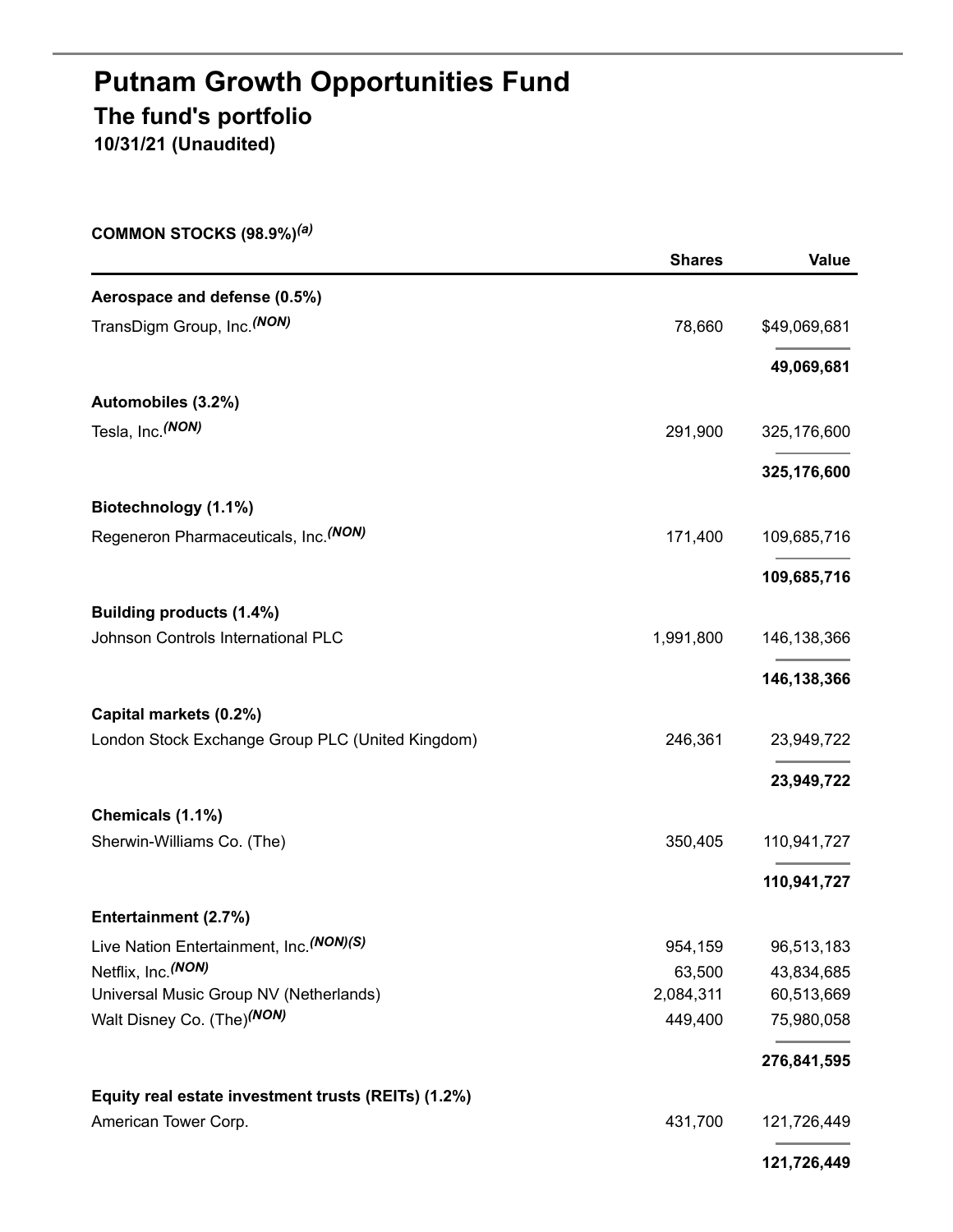| Health-care equipment and supplies (3.7%)            |           |               |
|------------------------------------------------------|-----------|---------------|
| Danaher Corp.                                        | 529,644   | 165, 127, 110 |
| DexCom, Inc. <sup>(NON)</sup>                        | 169,136   | 105,407,247   |
| <b>IDEXX Laboratories, Inc. (NON)</b>                | 148,090   | 98,648,673    |
|                                                      |           | 369,183,030   |
| Health-care providers and services (3.0%)            |           |               |
| HCA Healthcare, Inc.                                 | 589,000   | 147,520,940   |
| UnitedHealth Group, Inc.                             | 340,300   | 156,697,941   |
|                                                      |           | 304,218,881   |
| Hotels, restaurants, and leisure (2.9%)              |           |               |
| Airbnb, Inc. Class A(NON)                            | 674,922   | 115, 182, 189 |
| Chipotle Mexican Grill, Inc. (NON)                   | 49,300    | 87,706,179    |
| DraftKings, Inc. Class A(NON)(S)                     | 1,987,439 | 92,594,783    |
|                                                      |           | 295,483,151   |
| Household durables (-%)                              |           |               |
| HC Brillant Services GmbH (acquired 8/2/13, cost     |           |               |
| \$194) (Private) (Germany) <sup>(NON)</sup> (F)(RES) | 292       |               |
|                                                      |           |               |
| Insurance (0.3%)                                     |           |               |
| AIA Group, Ltd. (Hong Kong)                          | 2,452,650 | 27,716,999    |
|                                                      |           | 27,716,999    |
| Interactive media and services (8.7%)                |           |               |
| Alphabet, Inc. Class C(NON)                          | 200,700   | 595, 157, 787 |
| Facebook, Inc. Class A(NON)                          | 874,903   | 283,092,364   |
|                                                      |           | 878,250,151   |
| Internet and direct marketing retail (6.8%)          |           |               |
| Amazon.com, Inc. <sup>(NON)</sup>                    | 205,477   | 692,956,799   |
|                                                      |           | 692,956,799   |
| IT Services (9.4%)                                   |           |               |
| Accenture PLC Class A                                | 181,000   | 64,940,990    |
| Mastercard, Inc. Class A                             | 691,400   | 231,978,528   |
| PayPal Holdings, Inc. (NON)                          | 1,201,484 | 279,453,164   |
| Square, Inc. Class A(NON)(S)                         | 255,600   | 65,050,200    |
| Twilio, Inc. Class A(NON)                            | 198,000   | 57,689,280    |
| Visa, Inc. Class A                                   | 1,189,800 | 251,963,946   |
|                                                      |           | 951,076,108   |

## **Life sciences tools and services (2.3%)**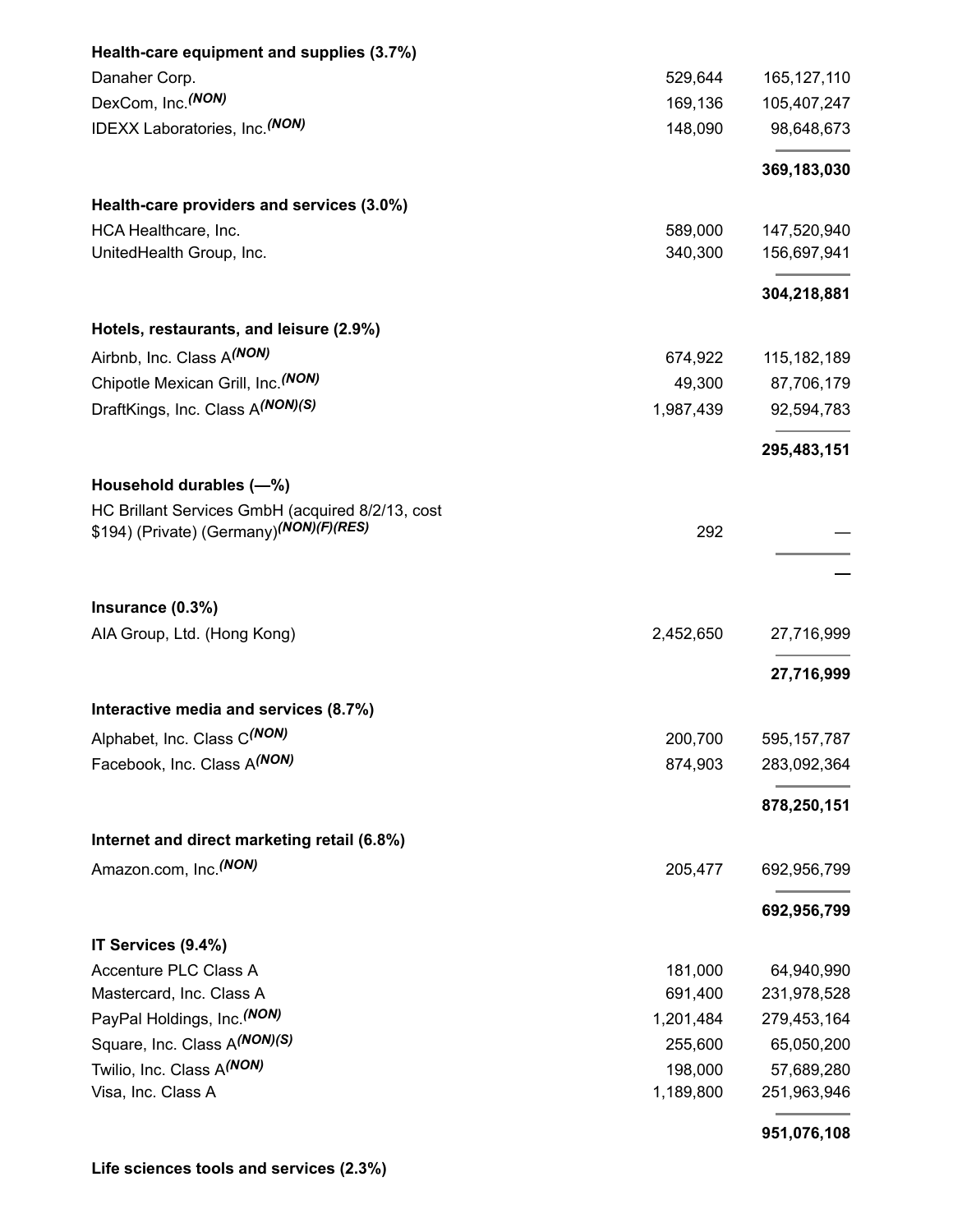| IQVIA Holdings, Inc. (NON)                        | 509,000   | 133,062,780   |
|---------------------------------------------------|-----------|---------------|
| Lonza Group AG (Switzerland)                      | 117,739   | 96,700,048    |
|                                                   |           | 229,762,828   |
| Machinery (1.2%)                                  |           |               |
| Deere & Co.                                       | 359,700   | 123,128,907   |
|                                                   |           | 123,128,907   |
| Media (0.8%)                                      |           |               |
| Charter Communications, Inc. Class A(NON)(S)      | 117,016   | 78,972,928    |
|                                                   |           | 78,972,928    |
| Personal products (1.2%)                          |           |               |
| Estee Lauder Cos., Inc. (The) Class A             | 363,500   | 117,893,955   |
|                                                   |           |               |
|                                                   |           | 117,893,955   |
| Pharmaceuticals (1.4%)<br>Eli Lilly and Co.       | 545,400   | 138,946,104   |
|                                                   |           |               |
|                                                   |           | 138,946,104   |
| Professional services (1.2%)                      |           |               |
| CoStar Group, Inc. (NON)                          | 1,447,840 | 124,586,632   |
|                                                   |           | 124,586,632   |
| Road and rail (3.1%)                              |           |               |
| Uber Technologies, Inc. (NON)                     | 3,275,400 | 143,528,028   |
| Union Pacific Corp.                               | 689,125   | 166,354,775   |
|                                                   |           | 309,882,803   |
| Semiconductors and semiconductor equipment (5.9%) |           |               |
| Advanced Micro Devices, Inc. (NON)                | 990,800   | 119,123,884   |
| Marvell Technology, Inc.                          | 1,480,000 | 101,380,000   |
| NVIDIA Corp.                                      | 1,468,500 | 375,451,395   |
|                                                   |           | 595,955,279   |
| <b>Software (21.4%)</b>                           |           |               |
| Adobe, Inc. (NON)                                 | 454,336   | 295,481,961   |
| Cadence Design Systems, Inc. (NON)                | 934,800   | 161,823,228   |
| DocuSign, Inc. (NON)                              | 331,771   | 92,328,552    |
| Dynatrace, Inc. <sup>(NON)</sup>                  | 1,042,900 | 78,217,500    |
| Intuit, Inc.                                      | 315,500   | 197,499,845   |
| Microsoft Corp.                                   | 3,294,900 | 1,092,654,738 |
| Salesforce.com, Inc. <sup>(NON)</sup>             | 334,300   | 100,186,367   |
| ServiceNow, Inc. <sup>(NON)</sup>                 | 215,100   | 150,088,176   |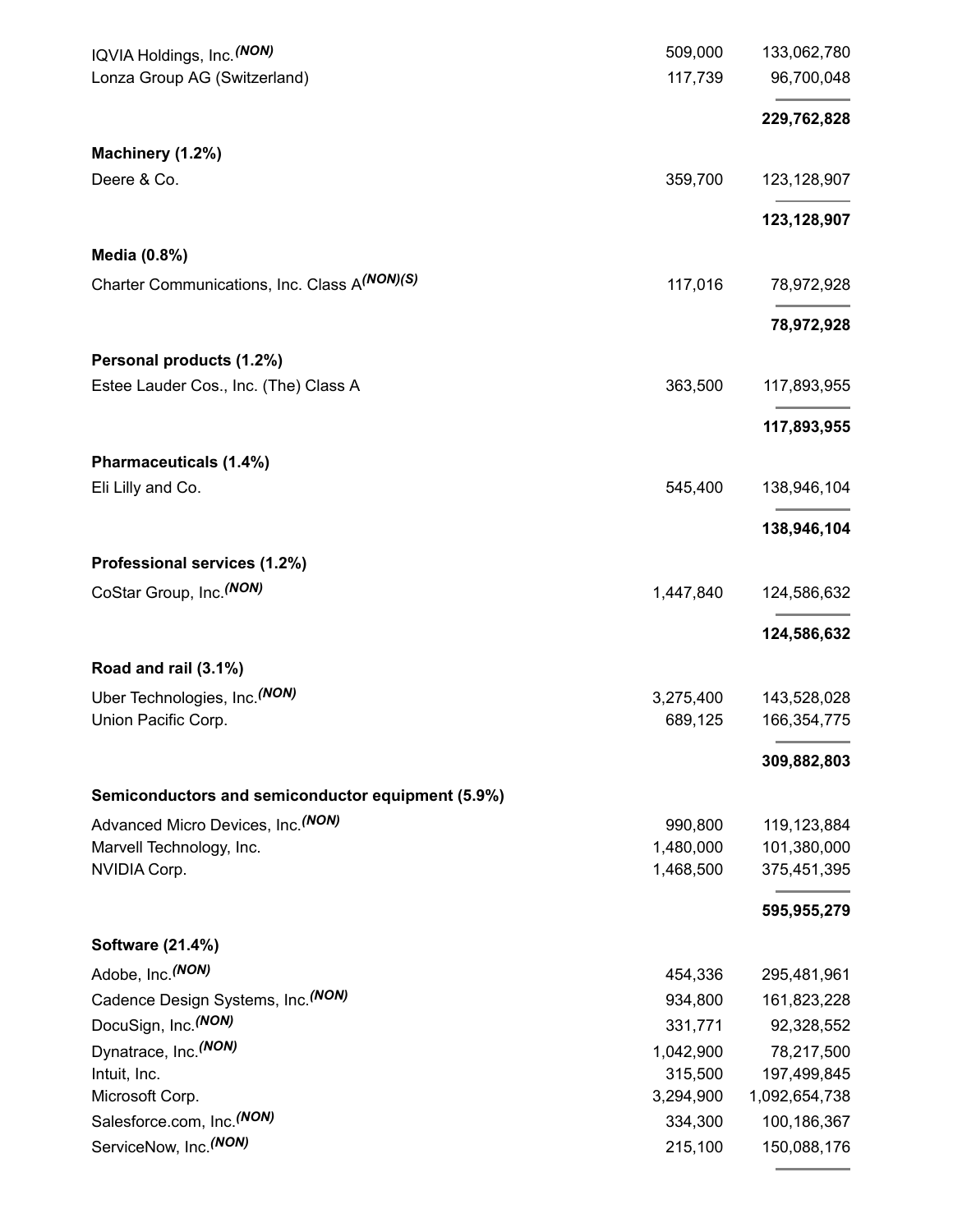| Specialty retail (3.4%)                              |           |                  |
|------------------------------------------------------|-----------|------------------|
| Home Depot, Inc. (The)                               | 303,411   | 112,790,005      |
| O'Reilly Automotive, Inc. (NON)                      | 156,000   | 97,081,920       |
| TJX Cos., Inc. (The)                                 | 2,082,400 | 136,376,376      |
|                                                      |           | 346,248,301      |
| Technology hardware, storage, and peripherals (7.7%) |           |                  |
| Apple, Inc.                                          | 5,208,604 | 780,248,879      |
|                                                      |           | 780,248,879      |
| Textiles, apparel, and luxury goods (3.1%)           |           |                  |
| lululemon athletica, Inc. (Canada) <sup>(NON)</sup>  | 277,200   | 129, 177, 972    |
| Nike, Inc. Class B                                   | 1,108,128 | 185,378,731      |
|                                                      |           | 314,556,703      |
| Total common stocks (cost \$4,737,459,752)           |           | \$10,010,878,661 |

#### **WARRANTS (—%)** *(a)*

|                                                                                              | <b>Expiration</b><br>date | Strike          | <b>Price Warrants</b> | Value |
|----------------------------------------------------------------------------------------------|---------------------------|-----------------|-----------------------|-------|
| Palisade Bio, Inc. Ser. K, (acquired 1/3/14 and<br>4/20/17, cost \$—) <sup>(NON)</sup> (RES) |                           | 1/9/22 \$946.40 | 6.349                 |       |
| Total warrants (cost \$-)                                                                    |                           |                 |                       |       |

## **SHORT-TERM INVESTMENTS (2.6%)** *(a)* **Shares Value** Putnam Cash Collateral Pool, LLC 0.08%<sup>(AFF)</sup> 160,473,114 \$160,473,114 Putnam Short Term Investment Fund Class P 0.09%<sup>(AFF)</sup> 107,623,830 107,623,830 **Total short-term investments (cost \$268,096,944) \$268,096,944**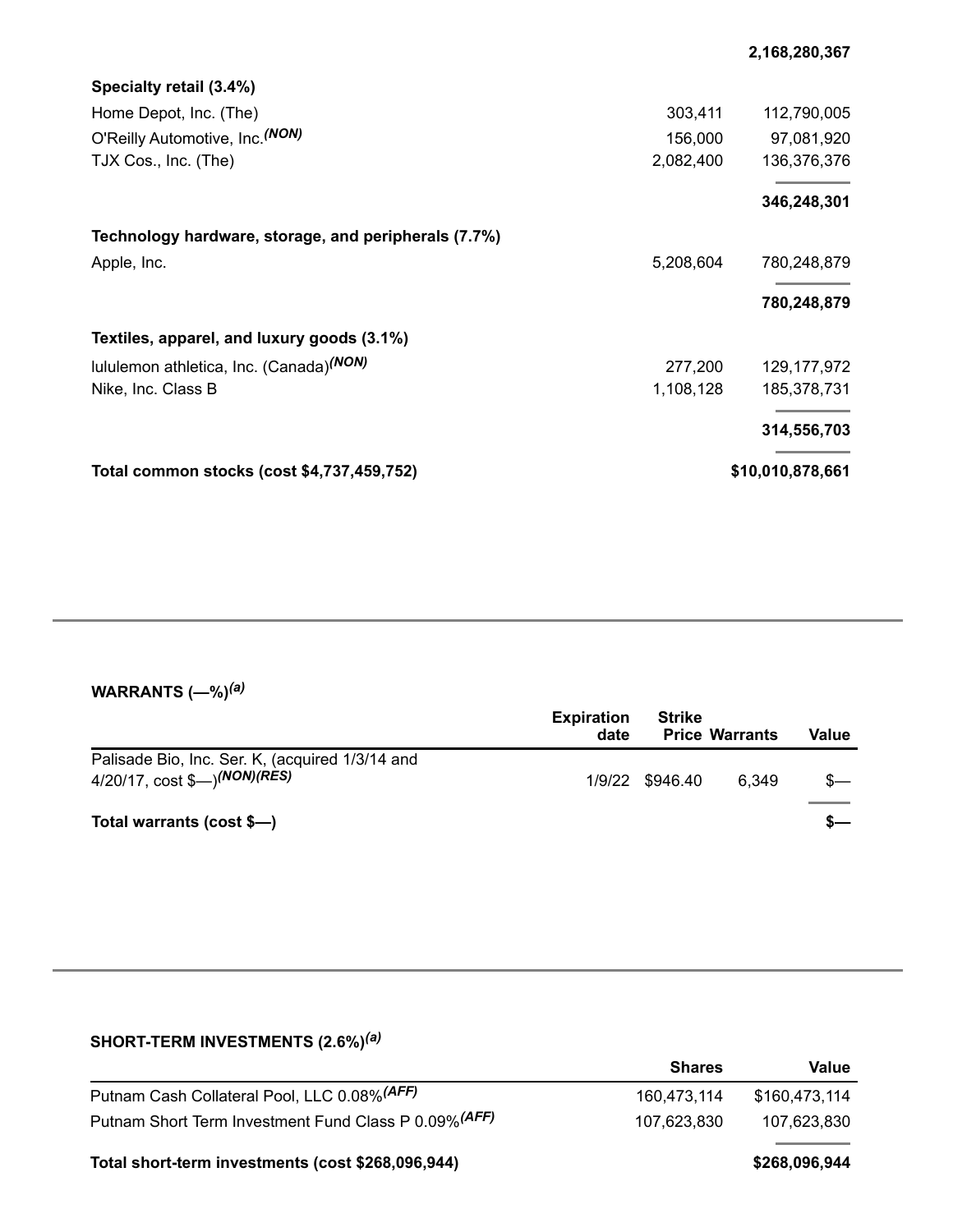**Total investments (cost \$5,005,556,696) \$10,278,975,605**

## **Notes to the fund's portfolio**

Unless noted otherwise, the notes to the fund's portfolio are for the close of the fund's reporting period, which ran from August 1, 2021 through October 31, 2021 (the reporting period). Within the following notes to the portfolio, references to "Putnam Management" represent Putnam Investment Management, LLC, the fund's manager, an indirect whollyowned subsidiary of Putnam Investments, LLC, references to "ASC 820" represent Accounting Standards Codification 820 *Fair Value Measurements and Disclosures* and references to "OTC", if any, represent over-the-counter.

- *(a)* Percentages indicated are based on net assets of \$10,122,700,598.
- *(NON)* This security is non-income-producing.
- *(RES)* This security is restricted with regard to public resale. The total fair value of this security and any other restricted securities (excluding 144A securities), if any, held at the close of the reporting period was less than \$1 and less than 0.1% of net assets.
- *(AFF)* Affiliated company. For investments in Putnam Cash Collateral Pool, LLC and Putnam Short Term Investment Fund, the rate quoted in the security description is the annualized 7-day yield of the fund at the close of the reporting period. Transactions during the period with any company which is under common ownership or control were as follows:

| Name of affiliate                             | <b>Fair value</b><br>as of<br>7/31/21 | <b>Purchase</b><br>cost | proceeds                                  | Sale Investment<br>income | onares<br>outstanding<br>and fair<br>value as of<br>10/31/21 |
|-----------------------------------------------|---------------------------------------|-------------------------|-------------------------------------------|---------------------------|--------------------------------------------------------------|
| <b>Short-term</b><br>investments              |                                       |                         |                                           |                           |                                                              |
| Putnam Cash<br>Collateral Pool.               |                                       |                         |                                           |                           |                                                              |
| $LL C^*#$                                     |                                       |                         | \$206,723,000 \$264,722,420 \$310,972,306 |                           | \$42,099 \$160,473,114                                       |
| <b>Putnam Short Term</b><br>Investment Fund** | 83,480,559                            | 545.854.611             | 521.711.340                               | 28.139                    | 107,623,830                                                  |
|                                               |                                       |                         |                                           |                           |                                                              |

## **Total Short-term**

**investments \$290,203,559 \$810,577,031 \$832,683,646 \$70,238 \$268,096,944**

**Shares**

\* The fund may lend securities, through its agent, to qualified borrowers in order to earn additional income. The loans are collateralized by cash in an amount at least equal to the fair value of the securities loaned. The fair value of securities loaned is determined daily and any additional required collateral is allocated to the fund on the next business day. The remaining maturities of the securities lending transactions are considered overnight and continuous. The risk of borrower default will be borne by the fund's agent; the fund will bear the risk of loss with respect to the investment of the cash collateral. The fund receives cash collateral, which is invested in Putnam Cash Collateral Pool, LLC, a limited liability company managed by an affiliate of Putnam Management. Investments in Putnam Cash Collateral Pool, LLC are valued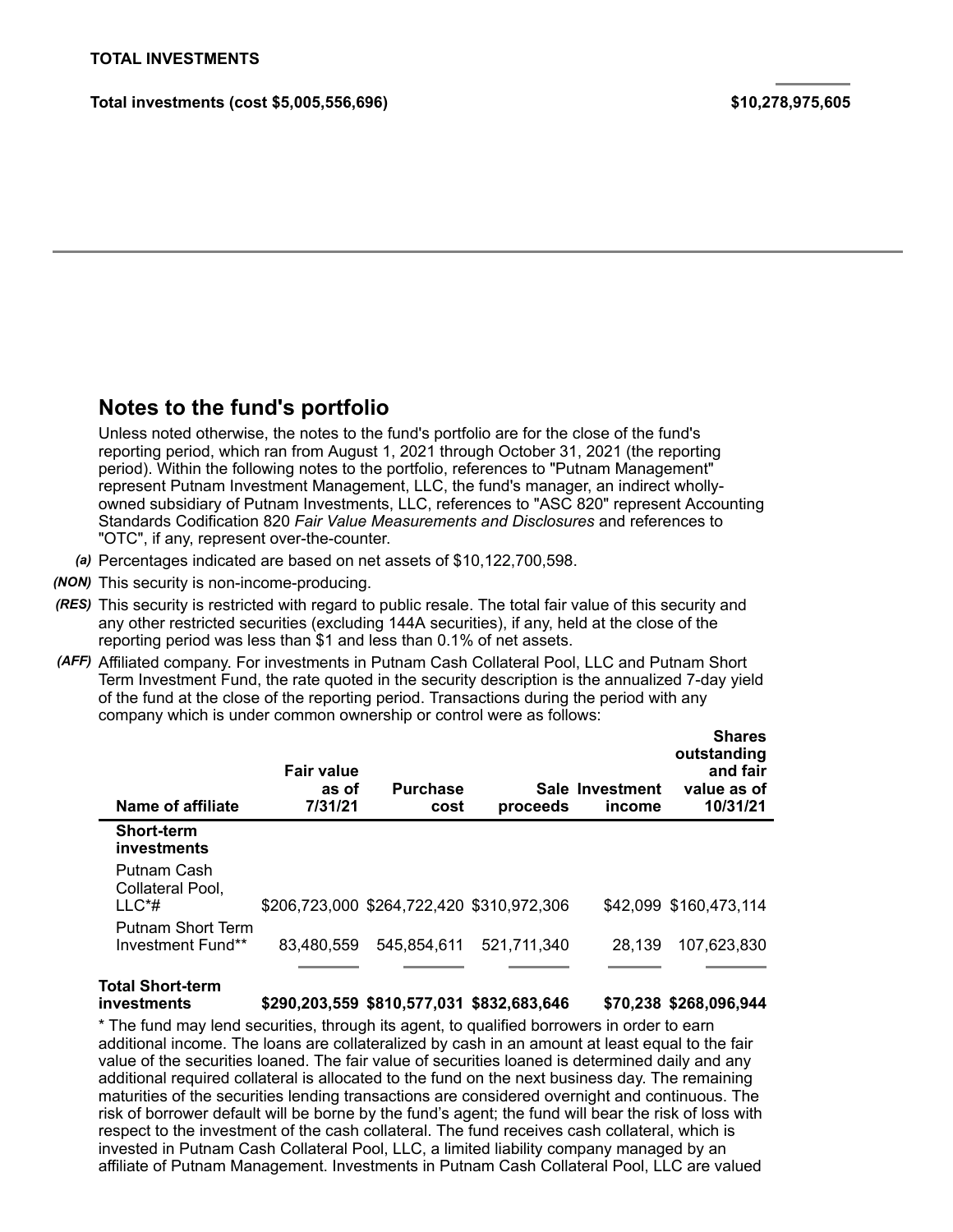at its closing net asset value each business day. There are no management fees charged to Putnam Cash Collateral Pool, LLC and there were no realized or unrealized gains or losses during the period.

# At the close of the reporting period, the fund received cash collateral of \$160,473,114 for securities loaned. The rate quoted in the security description is the annualized 7-day yield at the close of the reporting period. At the close of the reporting period, the value of securities loaned amounted to \$153,857,524.

\*\* Management fees charged to Putnam Short Term Investment Fund have been waived by Putnam Management. There were no realized or unrealized gains or losses during the period.

- *(F)* This security is valued by Putnam Management at fair value following procedures approved by the Trustees. Securities are classified as Level 3 for ASC 820 based on the securities' valuation inputs. At the close of the reporting period, fair value pricing was also used for certain foreign securities in the portfolio.
- *(S)* This security is on loan, in part or in entirety, at the close of the reporting period.

**Security valuation:** Portfolio securities and other investments are valued using policies and procedures adopted by the Board of Trustees. The Trustees have formed a Pricing Committee to oversee the implementation of these procedures and have delegated responsibility for valuing the fund's assets in accordance with these procedures to Putnam Management. Putnam Management has established an internal Valuation Committee that is responsible for making fair value determinations, evaluating the effectiveness of the pricing policies of the fund and reporting to the Pricing Committee.

Investments for which market quotations are readily available are valued at the last reported sales price on their principal exchange, or official closing price for certain markets, and are classified as Level 1 securities under ASC 820. If no sales are reported, as in the case of some securities that are traded OTC, a security is valued at its last reported bid price and is generally categorized as a Level 2 security.

Investments in open-end investment companies (excluding exchange-traded funds), if any, which can be classified as Level 1 or Level 2 securities, are valued based on their net asset value. The net asset value of such investment companies equals the total value of their assets less their liabilities and divided by the number of their outstanding shares.

Many securities markets and exchanges outside the U.S. close prior to the scheduled close of the New York Stock Exchange and therefore the closing prices for securities in such markets or on such exchanges may not fully reflect events that occur after such close but before the scheduled close of the New York Stock Exchange. Accordingly, on certain days, the fund will fair value certain foreign equity securities taking into account multiple factors including movements in the U.S. securities markets, currency valuations and comparisons to the valuation of American Depository Receipts, exchange-traded funds and futures contracts. The foreign equity securities, which would generally be classified as Level 1 securities, will be transferred to Level 2 of the fair value hierarchy when they are valued at fair value. The number of days on which fair value prices will be used will depend on market activity and it is possible that fair value prices will be used by the fund to a significant extent. At the close of the reporting period, fair value pricing was used for certain foreign securities in the portfolio. Securities quoted in foreign currencies, if any, are translated into U.S. dollars at the current exchange rate. Short-term securities with remaining maturities of 60 days or less are valued using an independent pricing service approved by the Trustees, and are classified as Level 2 securities.

To the extent a pricing service or dealer is unable to value a security or provides a valuation that Putnam Management does not believe accurately reflects the security's fair value, the security will be valued at fair value by Putnam Management in accordance with policies and procedures approved by the Trustees. Certain investments, including certain restricted and illiquid securities and derivatives, are also valued at fair value following procedures approved by the Trustees. These valuations consider such factors as significant market or specific security events such as interest rate or credit quality changes, various relationships with other securities, discount rates, U.S. Treasury, U.S. swap and credit yields, index levels, convexity exposures, recovery rates, sales and other multiples and resale restrictions. These securities are classified as Level 2 or as Level 3 depending on the priority of the significant inputs.

To assess the continuing appropriateness of fair valuations, the Valuation Committee reviews and affirms the reasonableness of such valuations on a regular basis after considering all relevant information that is reasonably available. Such valuations and procedures are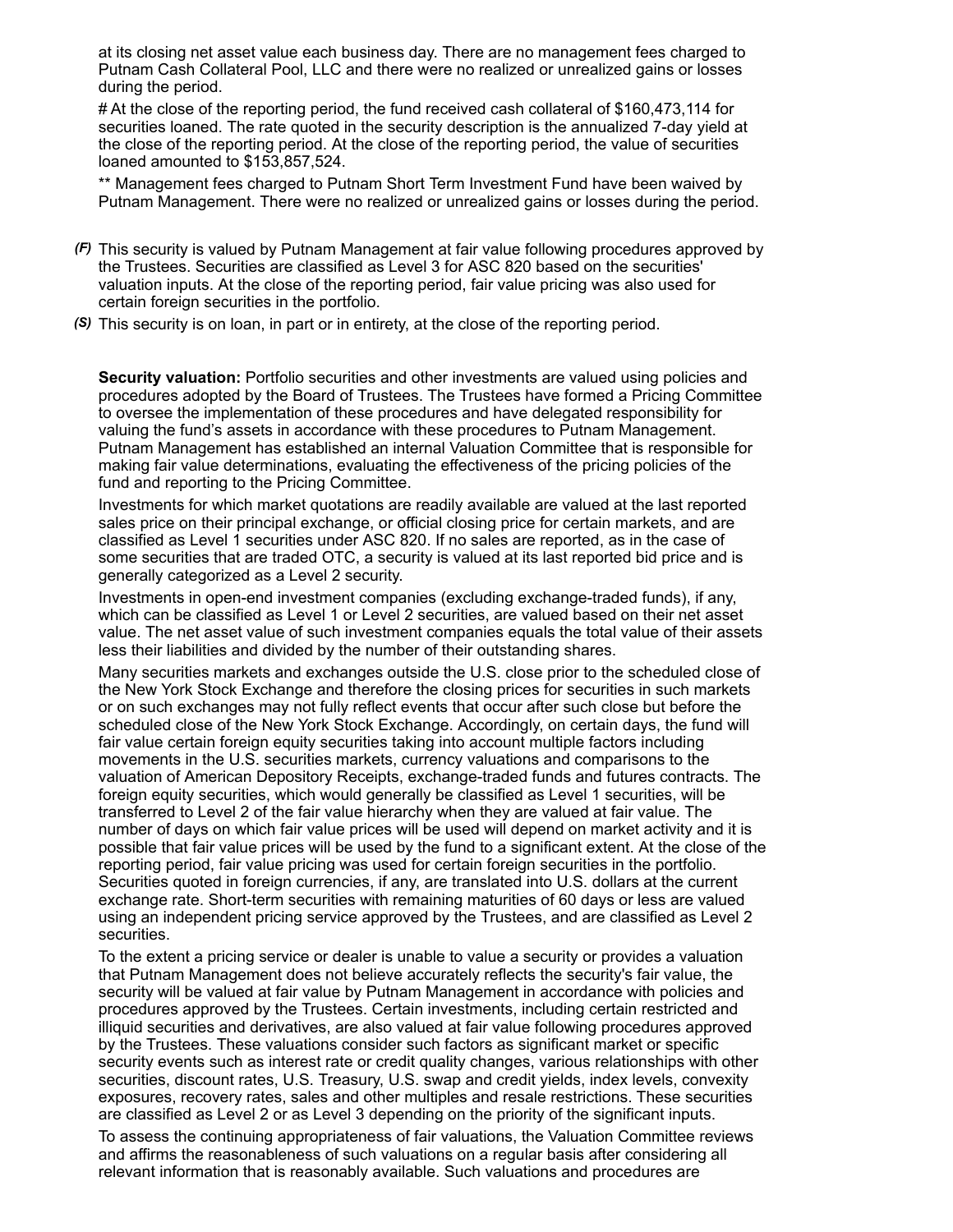reviewed periodically by the Trustees. The fair value of securities is generally determined as the amount that the fund could reasonably expect to realize from an orderly disposition of such securities over a reasonable period of time. By its nature, a fair value price is a good faith estimate of the value of a security in a current sale and does not reflect an actual market price, which may be different by a material amount.

ASC 820 establishes a three-level hierarchy for disclosure of fair value measurements. The valuation hierarchy is based upon the transparency of inputs to the valuation of the fund's investments. The three levels are defined as follows:

**Level 1:** Valuations based on quoted prices for identical securities in active markets.

**Level 2:** Valuations based on quoted prices in markets that are not active or for which all significant inputs are observable, either directly or indirectly.

**Level 3:** Valuations based on inputs that are unobservable and significant to the fair value measurement.

The following is a summary of the inputs used to value the fund's net assets as of the close of the reporting period:

|                                   | <b>Valuation inputs</b> |               |         |  |
|-----------------------------------|-------------------------|---------------|---------|--|
| <b>Investments in securities:</b> | Level 1                 | Level 2       | Level 3 |  |
| <b>Common stocks*:</b>            |                         |               |         |  |
| <b>Communication services</b>     | \$1,234,064,674         | \$—           |         |  |
| Consumer discretionary            | 1,974,421,554           |               |         |  |
| Consumer staples                  | 117,893,955             |               |         |  |
| <b>Financials</b>                 |                         | 51,666,721    |         |  |
| Health care                       | 1,055,096,511           | 96,700,048    |         |  |
| Industrials                       | 752,806,389             |               |         |  |
| Information technology            | 4,495,560,633           |               |         |  |
| <b>Materials</b>                  | 110,941,727             |               |         |  |
| Real estate                       | 121,726,449             |               |         |  |
| <b>Total common stocks</b>        | 9,862,511,892           | 148,366,769   |         |  |
| Warrants                          |                         |               |         |  |
| Short-term investments            |                         | 268,096,944   |         |  |
| <b>Totals by level</b>            | \$9,862,511,892         | \$416,463,713 |         |  |

\* Common stock classifications are presented at the sector level, which may differ from the fund's portfolio presentation.

At the start and close of the reporting period, Level 3 investments in securities represented less than 1% of the fund's net assets and were not considered a significant portion of the fund's portfolio.

The volume of activity for the reporting period for any derivative type that was held at the close of the period is listed below and was based on an average of the holdings of that derivative at the end of each fiscal quarter in the reporting period:

Warrants (number of warrants) 6,349

For additional information regarding the fund please see the fund's most recent annual or semiannual shareholder report filed on the Securities and Exchange Commission's Web site, www.sec.gov, or visit